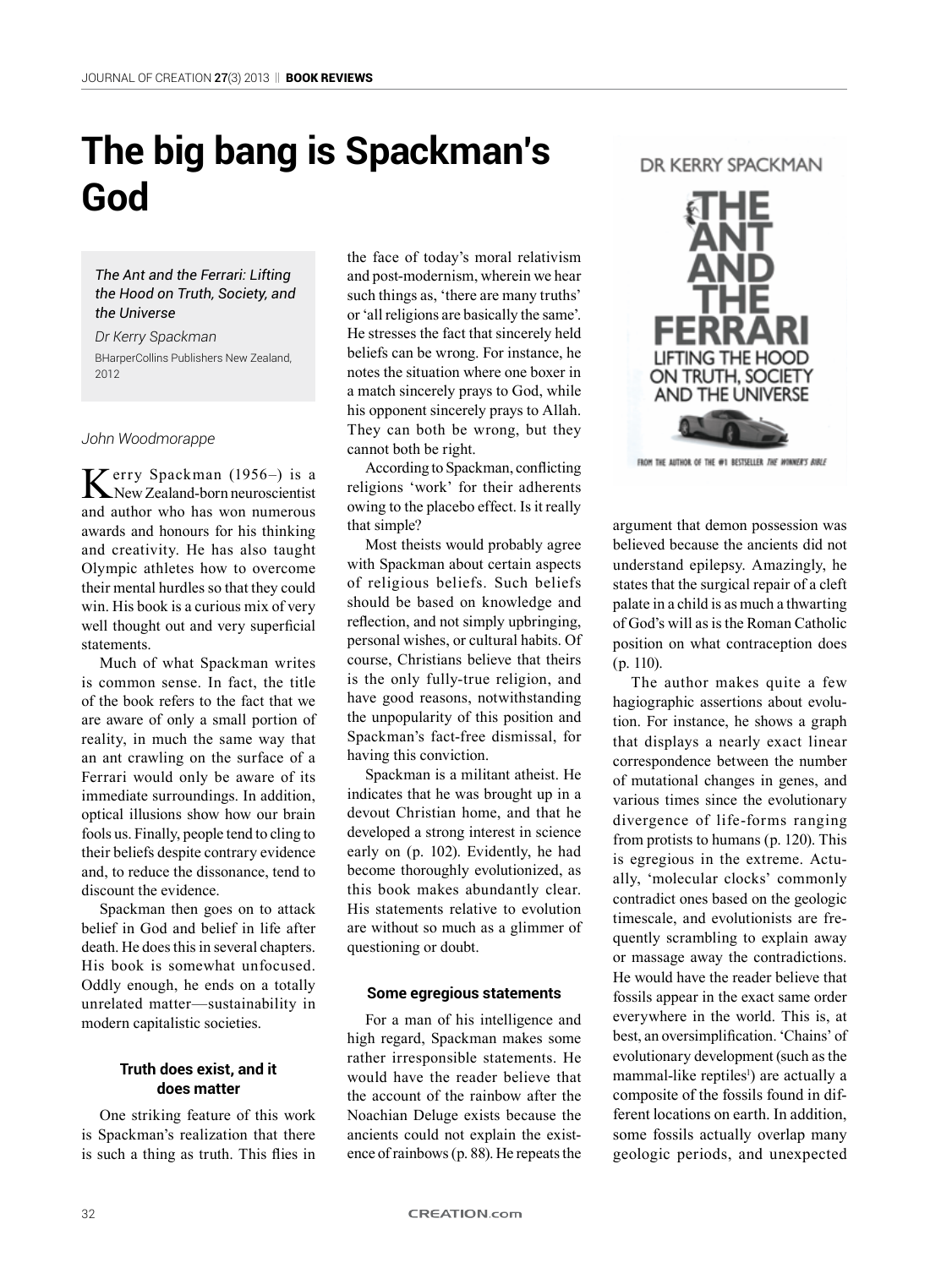stratigraphic-range extensions occur all the time.<sup>2</sup>

## **Life after death**

The author attacks beliefs in life after death. To 'prove' that there is no such thing as a 'self', he cites exceptional cases of people who have undergone massive personality changes as a result of such things as drug addiction, brain tumors, brain injuries, etc. Spackman is confusing normal function with abnormal function. Since long ago, humans have recognized the difference between rational behaviour and coerced behaviour (as occurs, for instance, as part of mental illness.) Thus, for instance, a psychotic man who murders somebody is absolved of moral and legal consequences. The rational murderer is not.

To use Spackman's favourite analogy—that of the functioning motorcycle—he is, for practical purposes, saying that essential motorcycle function does not exist because motorcycle engines sometimes malfunction (or stop working at all). In addition, personality does not solely define the Self.

Spackman notes that, during anaesthesia, the person experiences nothing at all. Therefore, according to his reasoning, the decedent also experiences nothing at all. Other atheists have asked, "If the Self cannot survive severe brain damage, how can it possibly survive death?"

Realizing that the immortal Self may in no way be comparable to what happens during anesthesia, Spackman changes his argument. He turns around and asks for evidence that there is life after death, apparently believing that (to him) absence of evidence is evidence of absence. This is a revival of radical empiricism: If we cannot perceive it with our five senses, it does not exist or is a meaningless consideration. Misotheists like Spackman are blind to the self-refuting nature of this claim:

the doctrine of empiricism can't be perceived with the five senses, hence it is itself meaningless.

The author dismisses near-death experiences as hallucinations, and the effects of a shortage of oxygen to the brain. Those who have studied near-death experiences have long addressed this trivial objection.<sup>3</sup> (In saying this, I am not necessarily endorsing these experiences.)

He then repeats all the familiar arguments. Belief in life after death is a wish fulfillment, an inability or unwillingness to face the end of one's existence, a need for solace for the brevity of life, the desire to see the righteous finally rewarded and the wicked finally punished, etc.

Spackman's contentions are flawed. For instance, many beliefs of the afterlife are not particularly attractive. This contradicts the premise that such beliefs are a form of escapism. In addition, just because someone wants there to be life after death does not mean that there is no life after death. In addition, what of those who do *not* want there to be life after death? One can think of atheists who discount life after death because they are repelled by the prospect of facing God in Judgment for their sinful lives. Perhaps this applies to Spackman himself, as he was brought up as a devout Christian in his childhood (p. 102).

Does Self equal functioning brain? Even if the Self is entirely reducible to the function of the brain, it does not necessarily mean that the end of one's brain function means the end of one's Self. The potential ability of the Self to survive the death of the brain can be likened to the ability of an electronic file to survive the shutting down, or even destruction, of the computer that had made it. Finally, just as a file on a disk or in cyberspace can be read by a computer other than the one that made it, so it is possible for the Self to be implanted into a new brain. (Christians believe that

this will happen when they get their resurrected bodies in heaven.)

The question of life after death is not limited to issues surrounding religion, personal psychology, or personal preference. Some branches of biophysics are seriously addressing this question. (Again, my mentioning this does not necessarily mean that I am endorsing it.)

The best proof of the fact of life after death is the teaching of Jesus Christ. He was there, and He rose from the dead. He tells us that there is life after death. He should know, and His words carry absolute authority. In fact, nowhere in this book does Spackman come to grips with the historically-verified miracles and resurrection of Jesus Christ, and their implications not only for the existence of God, but for Jesus as God.

## **The big bang as virtual certainty**

To introduce the reader to the subject, Spackman describes a video recording that shows a car exploding. Pieces are flying in all directions. Now, run the video backwards. All the pieces converge into one spot, and restore the car. This is what he claims stars do when their motions are run backwards, thereby proving the big bang.

The author's reasoning is oversimplified at best. The 'red shift' does not have to imply motion away from a centre.<sup>4</sup> Moreover, the analogy of the big bang with the exploded car breaks down completely once one realizes the challenges of explaining the 'lumpiness' of the universe. Finally, while some leading creationist models have a centre (e.g. galacotcentric), the standard big bang has *no* centre!

Spackman realizes that absolute certainty is impossible. However, he introduces the concept of FAPP (For All Practical Purposes), in which the big bang can essentially be treated as a certainty (pp. 40, 75, 79). Other evolutionists have adopted a similar stance towards evolution: questioning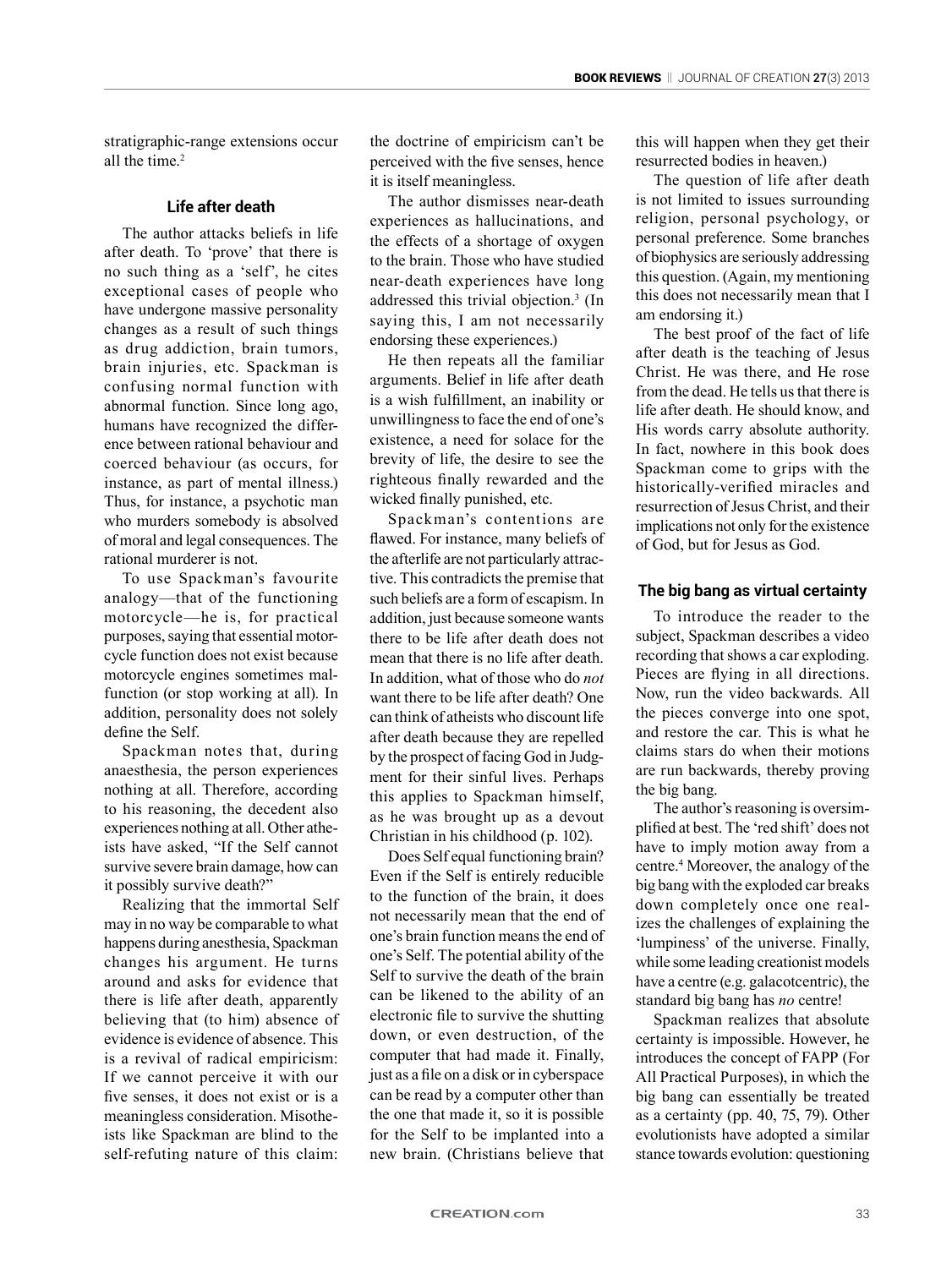evolution is akin to questioning the existence of gravity.

The author does not like the term 'big bang theory' because, to the layman, 'theory' erroneously implies a guess. The point is granted. However, note that scientists use the term 'big bang theory' but not 'gravity theory' or 'sphericity of earth theory'.

Spackman's dogmatism is egregious. The big bang is *not* a virtual certainty. There are astronomers who question the big bang, whereas there are no physicists who question the existence of gravity. So Spackman does not believe in any deities. This is incorrect. Spackman does believe in a deity. The big bang is his god.

# **A lesson for Hugh Ross**

Both Kerry Spackman and the evangelical speaker and astronomer Hugh Ross have something in common. They both emphasize the big bang. Here they part ways. Hugh Ross would have us believe that the big bang is a beautiful reconciliation of science with Genesis.

Spackman realizes the fact that the exact opposite is the case (pp. 70–79). He, of course, rejects a literal Genesis and the young universe. Although Spackman does not mention Hugh Ross, he thus comments on the 'reconciliation' effected by the big bang as follows,

"But no matter how it is interpreted, the belief 'God created the world in seven days' is irreconcilable with the Big Bang … the timescale and order don't match" (p. 79).

What about Genesis teaching not the 'how' but the 'who' of Creation, as compromising evangelicals are fond of saying? Spackman wisely comments:

"The first requirement of any allegory is that we should know it is an allegory and it wasn't meant to represent a description of something that actually happened. In the Bible this is usually made very clear and we're normally told when a story is an allegory. … This is in direct contrast to Genesis where it's told as a 'factual' account of the creation of the Universe. This is further evidenced by the fact that for 2000 years the Christian Church always interpreted it as being a factual account. It was only when Genesis came into conflict with Science that believers began to claim that it was an allegory" (pp. 76–77).

The author also rejects the Genesis-as-allegory position because its description about what happened matches poorly with that of the big bang. This makes it a poor, confusing,



Figure 1. A modern car, notably a race car, is pointed. However, there is much, much more to such a high-performance, modern car than its streamlined shape.

and misleading allegory. It is the exact opposite of what a good allegory should do.

# **First causes and quantum mechanics**

Spackman elaborates on chains of causality. He compares them to the notion that the earth rests on the back of a turtle, which in turn must rest on another turtle, and so on ad infinitum. He stresses necessary causes. He contends that, once it is accepted that God is the Uncaused Cause, *anything* can just as easily serve as an uncaused cause, including any pagan deity. His contention is ridiculous. The ability of God, owing to His omnipotence, to be the Uncaused Cause, is clear. On the other hand, it is not evident than any other entity (e.g. eternal universe, big bang, bubble universe, 'froth' of bubble universes, etc.) is an adequate uncaused cause. His theology is as deficient as his logic. The biblical God identifies Himself as the Uncaused Cause and First Cause, and He has manifested Himself through direct acts in history. None of the pagan deities have done so. Therefore, the biblical God is the One who is the First Cause, and the Uncaused Cause, and not any pagan deity.

The author then launches into a good tutorial on quantum mechanics. He ends this tutorial with pictures of a rectangular semiconductor that is divided in half, left and right, by a barrier that is impermeable to electrons. Even so, electrons, originally found to the left of the barrier, disappear and then reappear on the other side of the impenetrable barrier. This is called 'quantum mechanical tunnelling', but an electron is never observed in an act of movement, and the disappearance and reappearance of the electron is not governed by any force. The movement of an individual electron is largely unpredictable.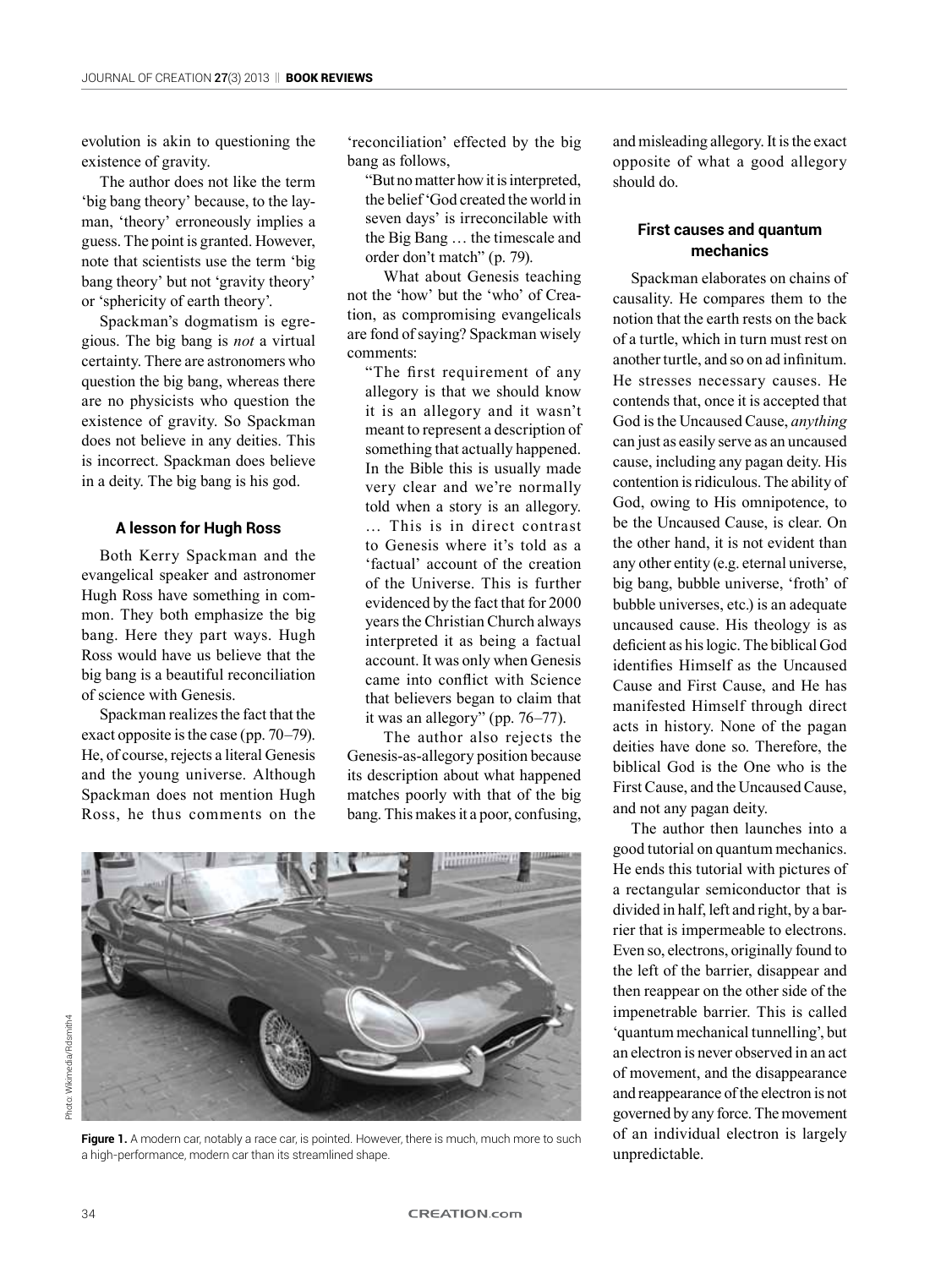#### **Instant universes**

Spackman then takes this discussion to particles and antiparticles coming out of nowhere, and, from there, he goes into universes popping into existence out of nothing. He suggests that our universe is just one of many countless universes, only some of which are similar to our own. Resorting to evolutionistic triumphalism, Spackman proclaims that our universe needs no first cause.

Has a universe ever been seen popping into existence? So much for his professed empiricism. If our universe popped into existence, why has it not popped back out of existence in the many billions of years since? Why has not some other universe popped into existence within our own, and devoured it? Are we just lucky? Or are there universes within our own which—conveniently—operate according to different 'rules' from the laws of physics of our universe, thereby sparing our universe any harm (or even noticeable effect)?

#### **The imaginary self-evolving car**

Spackman tries to dismiss objections to organic evolution, based on the complexity of living things, through the following trivial but seemingly-impressive exercise. He describes a computer program he made that shows how the Model T automobile could evolve, from its stocky shape, to the streamlined shape exemplified by the E-type Jaguar (figure 1). All he did was let nine items, governing body shape (p. 113), to vary by 'mutation', and then for the computer (mimicking natural selection) to select the cars that were the most aerodynamic, step-by-step.

Is Spackman's reasoning valid? There is an old saying about computers: GIGO (garbage in, garbage out). Computers do not think: They simply execute the programs that humans

had made for them. Just because a computer program shows something happening does not mean that it corresponds to reality. Spackman's imaginative scenario (stress the word imaginative) is reminiscent of the computer program that 'proved' that the eye can evolve in stages. The stages bore little resemblance to the actual function of the eye.

To begin with, just because the right mutations can theoretically happen does not mean that they ever will. In view of the tendency of evolutionists to see evolution more as the outcome of the right mutations happening, and less the outcome of natural-selection 'sculpting' processes, this takes on further significance.

Does the acquisition of a sleek shape transform a Model T into a race car? (figure 1) Hardly! Spackman merely focuses on the aerodynamics of the car-body shape, which is perhaps the *least* important overall factor in terms of high-speed performance. The nine items varied by Spackman are all outward and superficial. They include the height of the chassis off the ground, the length and front and rear heights of the cabin, the height of the engine compartment, and not much more (p. 113).

Just because simulated natural selection makes something more 'pointy' is hardly a significant demonstration of evolution. A more realistic test of the 'evolvability' of cars would involve those mechanical items that are crucial to improved performance and speed. All of these substantive potential improvements, necessary for the eventual transformation of a Model T into a modern racing car, crash into (pardon the pun) the insurmountable problem of the required simultaneous improvements.

Consider what would actually happen in an 'evolving' car. A mutation makes the car more streamlined, but without a simultaneous improvement in its driving speed, natural selection

would not favour the slightly more streamlined car, and this car with its 'genome' would be lost to the equivalent of genetic drift. Other car-improving mutations would fail to persist, as described in the next paragraph.

A mutation happens to make the engine burn gasoline more efficiently. However, the pistons blow out, and the car and its 'genes' come to the end, as does the mutational 'improvement'. Alternatively, the mutated engine functions, and does so with greater power, but the transmission is unable to transmit the extra power to the axles. Consequently, the car does not run appreciably faster than before, and thus acquires no survival advantage for itself, and the genes it bears, relative to other cars. Alternatively, the car engine functions more powerfully because of the mutation, and the transmission and wheels react accordingly, but the tyres cannot handle the stress, and they rupture, killing the car and removing the mutation from the gene pool. Alternatively, the more powerful engine successfully and consistently moves the car at greater speeds, but the steering wheel cannot handle the increased speed, and the greater survival advantage of the faster car is cancelled by its greater likelihood of crashing and death. Alternatively, everything mentioned so far works well, but the brakes cannot deal with the increased speed of the car, and the car crashes, eliminating the engine-improving mutation from the gene pool. And so on.

Of course, to try to get around the problem of simultaneously-required improvements in multiple automobile systems, the evolutionist can invoke neutral mutations. He hopes that particular neutral mutations happen to accumulate within a car 'genome' fortuitously, and in multiple automobile systems, until there comes a point where they can cause a sudden and collective improvement